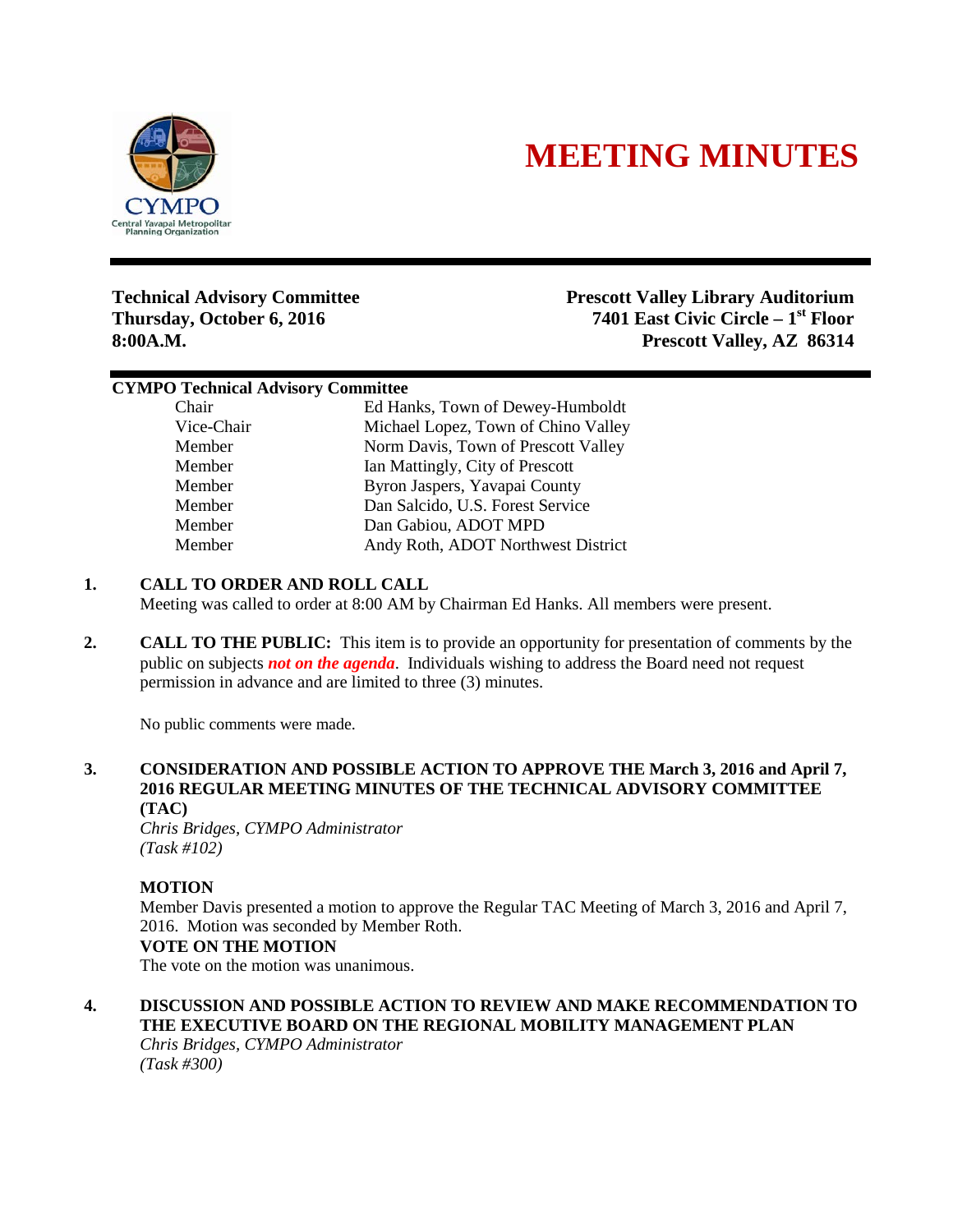Chris Bridges, CYMPO Administrator informed the TAC that the first draft of the Regional Mobility Management Implementation Plan has been distributed for your review. Monday, October 3<sup>rd</sup> there was a stakeholder meeting to present this draft and request comments. TAC member, Norm Davis, did make a few comments and those have been forwarded to the consultant. Jason Kelly has advised NACOG is still reviewing the document and they are not ready to make comment yet. Due to awaiting NACOG's review and wanting to add Yavapai County's Health Impact Assessment as an appendix to this document it would be best to defer the TAC's recommendation to the Executive Board until November. Dan Salcido made mention that nowhere in this document does it make any statement to environmental impact.

Steven Elston from Yavapai County Health Department made a presentation to the TAC on the Yavapai County Health Impact Analysis report that will be made part of the Appendices of the RMMIP.

Dan Gabiou said this HIA contained a lot of good information that would make a meaning addition to the Regional Mobility Management Plan. Mr. Gabiou asked Chris Bridges if the results mirrored what was received for the Mobility Management Plan, Mr. Bridges indicated yes.

Norm Davis asked who did the study and survey. Mr. Elston indicated a good deal of information was received from the CDC. Specifically 437 responds were received from Yavapai County residences. Professional services were used to assimilate the data.

Chairman Hanks advised this item will be deferred to the November meeting awaiting comments from NACOG and the inclusion of Yavapai County's HIA for additional review and comment.

# **5. DISCUSSION AND POSSIBLE ACTION OF FY18 HSIP FUNDING AND POTENTIAL PROJECTS**

*Chris Bridges, CYMPO Administrator (Task #404)*

Mr. Bridges reminded the TAC that FY18 was the last year HSIP funds could be used at our discretion. Beginning in FY19 HSIP funds will be awarded on a statewide competitive basis. Reference was made to the NTI Binder for samples of projects ADOT will be looking for.

Dan Gabiou, Program Manager for ADOT Multimodal Planning Division, reviewed basic requirements with the TAC:

- \$250,000 project minimum cost
- Cost impact ratio needs to be at lease 1.5
- Cost to benefit ratio should be higher
- FHWA already knows the nine suggested projects will produce these benefit ratios

Systemic analysis can be used to produce the necessary statistics. The systemic approach makes us look at the entire area not just a segment. However, if there are fatalities at specific intersections, that data would also be included to help the BC Ratio for the entire system. This year and next year will be the last years CYMPO will receive dedicated HSIP funds.

Member Davis stated that every agency member still has signs they would like to see replaced and he would like to continue with the Regional Sign Project until it was completed. Sign inventories have been submitted to ADOT. Member Jaspers agreed as did Member Mattingly.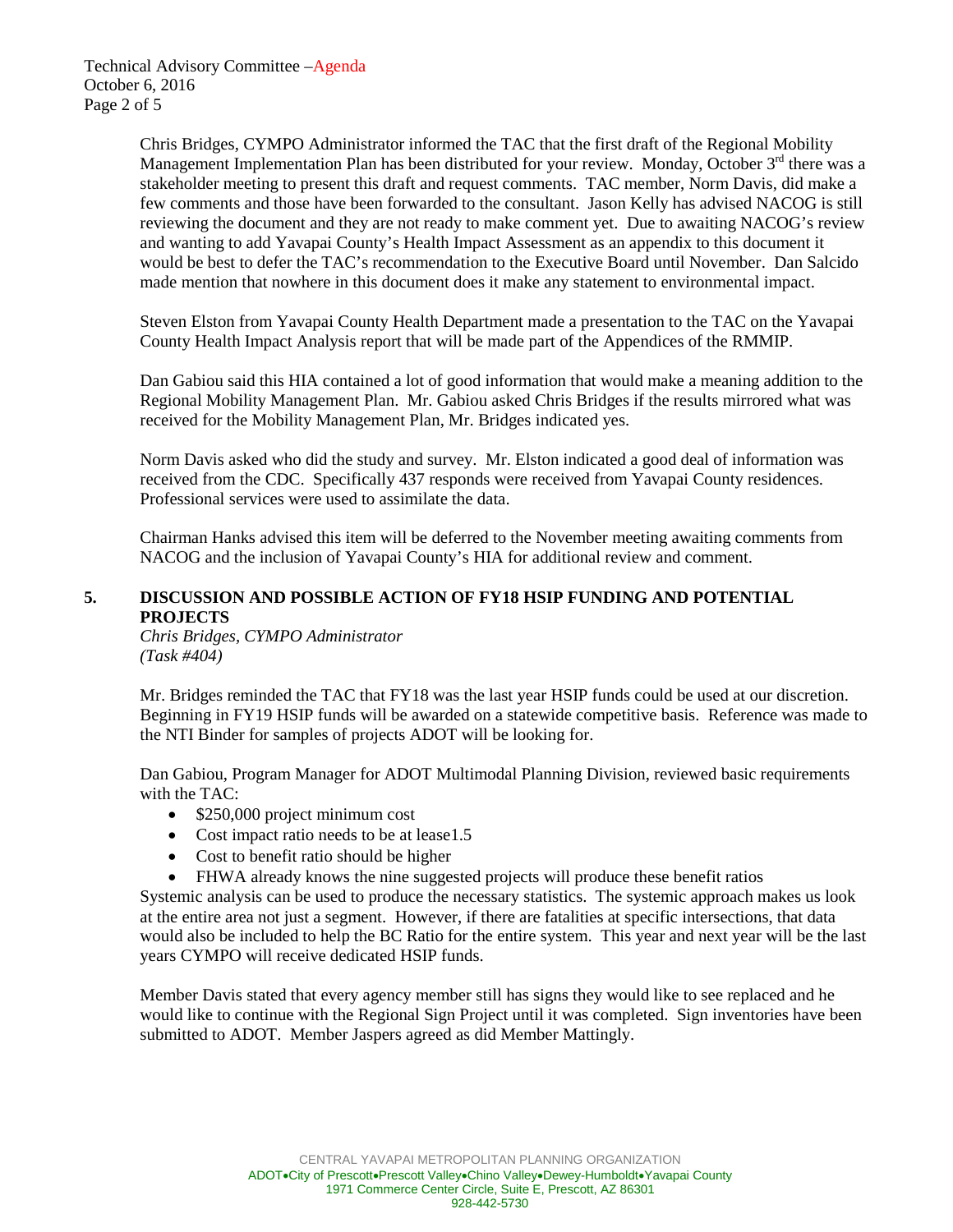Eric Boyles, ADOT LPA Program Manager, said that if we were to proceed with Phase IV of the Sign Project we would still need a design phase and a construction phase. Make sure you have enough time to do that. Project must still meet the Benefit to Cost Ratio to be eligible.

Member Davis interjected that the design has already been approved.

Dan Gabiou made the recommendation that if it is decided to submit Phase IV of the Sign Project for FY18 a backup project should also be ready in the event the Sign Project does not meet the BC Ratio. Mr. Gabiou did offer to reach out to ADOT staff to see if they had enough information to move this project forward to determine if this project is realistic.

After much discussion Mr. Bridges confirmed that the TAC wants to move forward with Phase IV of the Sign Replacement Project to include signs and/or posts. Dan Gabiou stated he would prefer to wait until next month to vote on this item to give him time to find out if this project is even feasible.

# **MOTION**

Member Davis presented a motion to use the FY18 portion of HSIP funds for Phase IV of the Sign Replacement Project. Motion was seconded by Member Mattingly.

## **VOTE ON THE MOTION**

The vote on the motion was unanimous.

# **6. DISCUSSION AND POSSIBLE ACTION TO REVIEW AND MAKE RECOMMENDATION TO THE EXECUTIVE BOARD ON AMENDMENT 5 OF THE FY16-25 METROPOLITAN TRANSPORTATION IMPROVEMENT PROGRAM (MTIP)**

*Chris Bridges, CYMPO Administrator (Task #200)*

Mr. Bridges present proposed Amendment #5 to the FY16-25 MTIP. He clarified that in September the CYMPO Executive Board voted to move forward with the NACOG funding exchange for the SR69 Final Design. NACOG would give us \$650,000 in FY 17 and we would repay them in FY19. Phase III of the Sign Project needs to be moved from FY16 to FY17. After discussion it was decided the following changes should be submitted to the CYMPO Executive Board:

- Government Canyon Bridge Replacement move from FY17 to FY18
- HSIP Regional Sign Project move from FY16 to FY17
- HSIP Regional Sign Project continued in FY18
- SR69 Safety and Capacity Improvements: \$650,000 loan from NACOG in FY17 with CYMPO payback occurring in FY19
- Move FY16 residual fund balance from Prescott Valley Multi-Use Path to FY17 (ADOT will advise exact amount)

The plausibility of advancing the SR89A / Robert Road Traffic Interchange was discussed.

## **MOTION**

Member Gabiou presented a motion to recommend the CYMPO Executive Board approve the above noted changed to the FY16-25 Metropolitan Transportation Improvement Program, MTIP. Motion was seconded by Member Davis.

## **VOTE ON THE MOTION**

The vote on the motion was unanimous.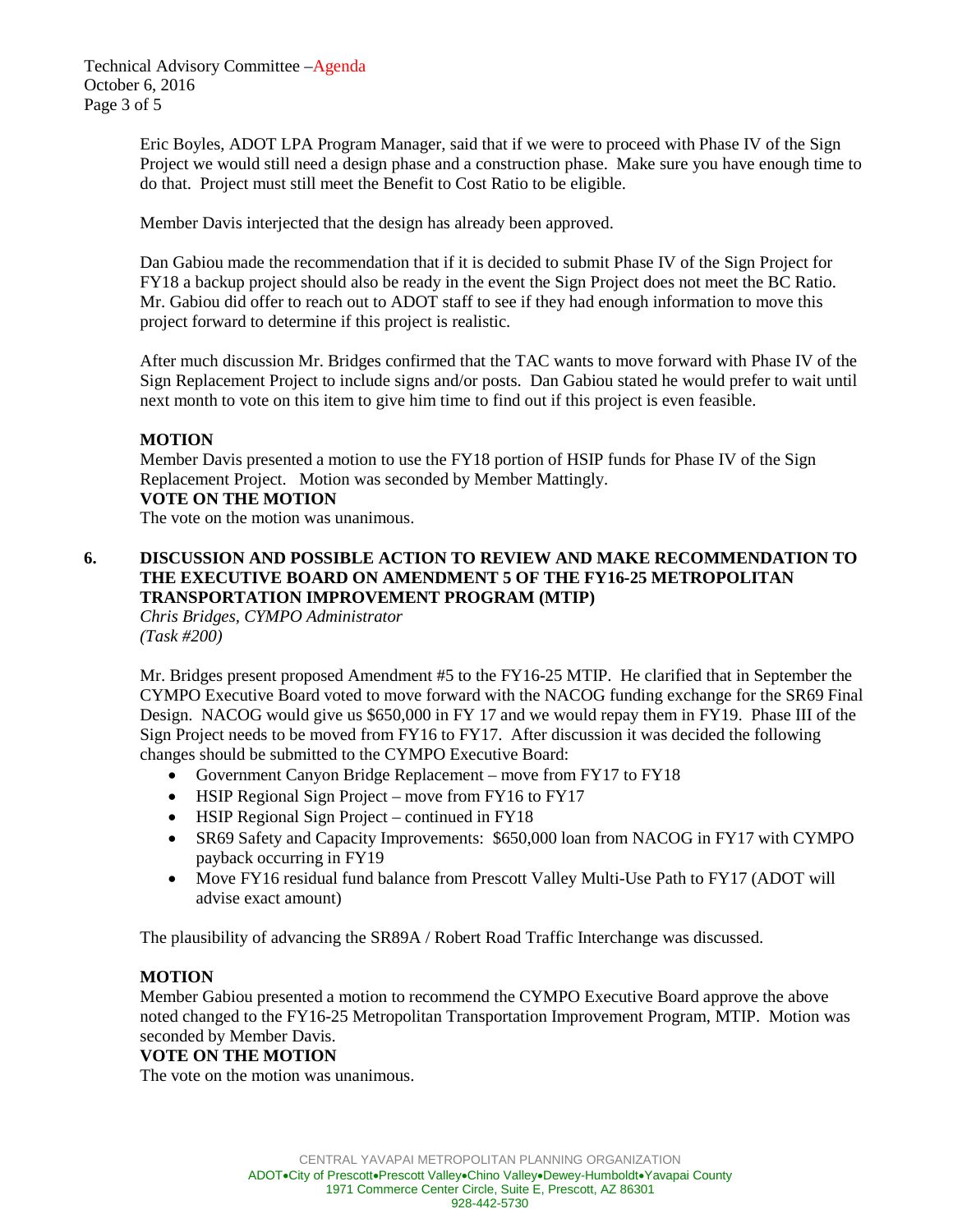Technical Advisory Committee –Agenda October 6, 2016 Page 4 of 5

## **7. DISCUSSION AND REVIEW OF UPCOMING FAST ACT AND MAP-21 PERFORMANCE MEASURES**

*Chris Bridges, CYMPO Administrator (Task #405)*

Mr. Bridges made available a training to provide information on the Fast Act and MAP-21 Performance Measures. Copies of the binder used for this training were made so you could make reference to it in the future.

Dan Gabiou stated he had been asked to make a presentation to the CYMPO Executive Board next week. As soon as he has it ready, he would share with TAC members as well. Generally, there has been several rule making proposals. Performance targets will be established. ADOT must set those targets by August 31, 2017. All MPO's must post their safety target 180 days from that date. Performance targets must be included in plans, moving forward; link the investment priority to performance priority; also will be required to report on the progress. Currently all we have to focus on is "Safety" this applies to all public roadways. Eventually, performance measures will be established for all other funding and will be tracked through your MTIP.

Chris explained that this will be a much more data driven force rather than emotional. We will all be held to a greater level of responsibility to keep the data on projects we deliver.

## **8. DISCUSSION OF IN-KIND TIME REPORTING**

*Chris Bridges, CYMPO Administrator (Task #102)*

Deb Hernandez, CYMPO Program Secretary informed that CYMPO received funds through a 5310 grant. This grant will be used to pay a large part of Vincent Gallegos' wage. This was done as a means to free up PL and SPR funds for future studies. This puts a greater burden on each agency to participate in Mobility Management. In-kind time from each individual agency will be tracked and should we, as a whole, not meet our federal requirement using in-kind time, it will be necessary for me to send each of you an invoice for hard dollars. Please take time to report all of your time accurately and fully.

# **9. DISCUSSION OF UPCOMING MEETING SCHEDULE**

*Chris Bridges, CYMPO Administrator (Task #102)*

Mr. Bridges brought to everyone's attention that it has been the policy of the TAC to not have meetings unless there was something that needed action taken. November we will have a meeting to approve the 2017 calendar and election of new officers. At this point we do not know if we will need to meet in December but we will NOT be meeting in January of 2017 due to the Rural Transportation Summit.

This past year we had a very large gap between meeting and some of you feel you missed the continuity of information. He opened for conversation how often the TAC would like to meet.

Member Lopez stated going from March to October was a rather long stretch to go without meeting.

Member Davis and Member Jasper agreed.

Mr. Bridges advised we would proceed and set the monthly meeting schedule for 2017 and discuss next month the frequency desired to have actual meetings in order to provide updates.